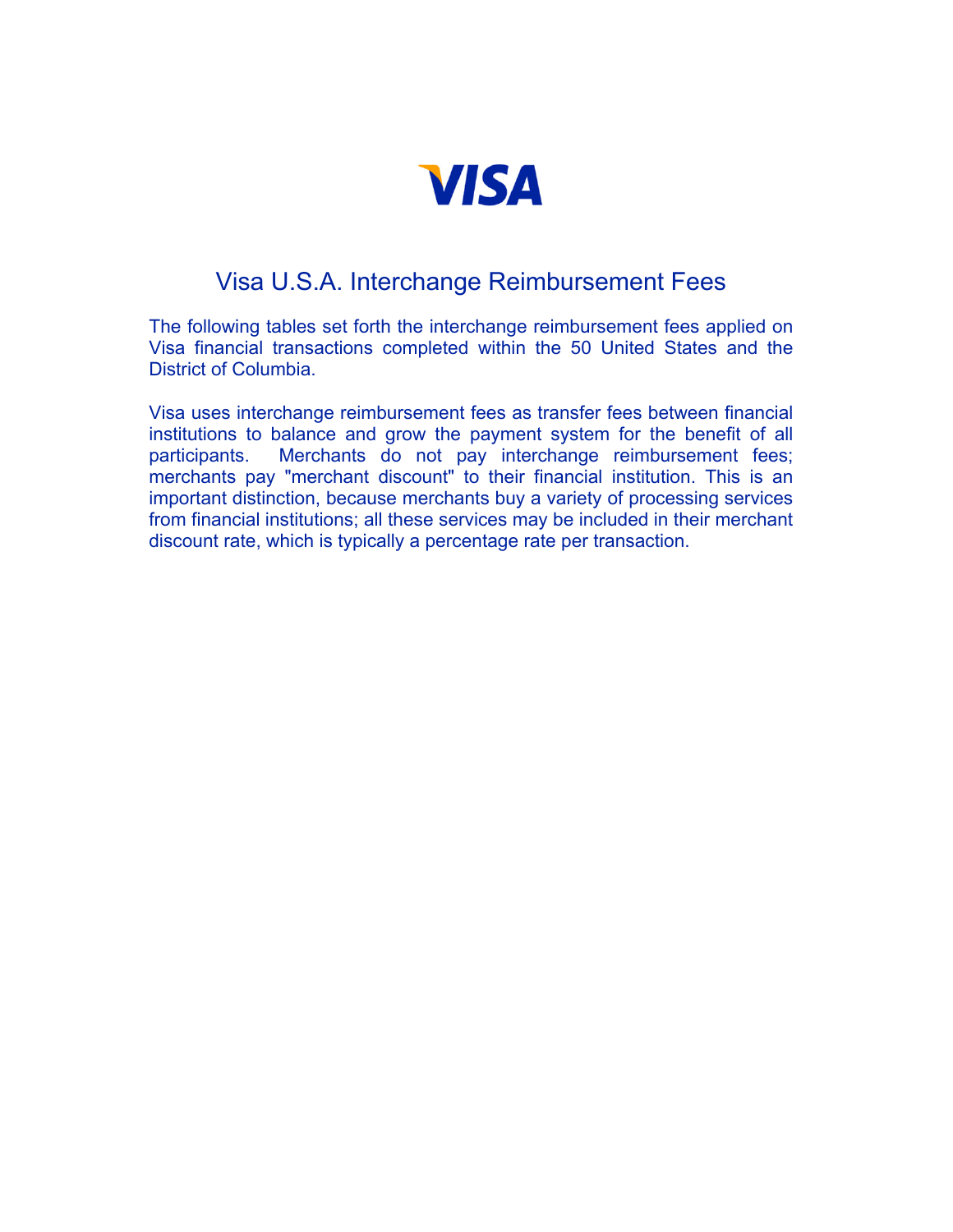# Visa U.S.A. Consumer Debit Interchange Reimbursement Fees



Rates Effective April 18, 2009

| <b>Fee Program</b>                                           | <b>Visa Check Card</b>        |
|--------------------------------------------------------------|-------------------------------|
| CPS/Supermarket Debit-Performance Threshold <sup>1</sup> I   | $0.62\% + $0.13$ (\$0.35 Cap) |
| CPS/Supermarket Debit-Performance Threshold <sup>1</sup> II  | $0.81\% + $0.13$ (\$0.35 Cap) |
| CPS/Supermarket Debit-Performance Threshold <sup>1</sup> III | $0.92\% + $0.15$ (\$0.35 Cap) |
| CPS/Supermarket Debit-All Other                              | $1.03\% + $0.15$ (\$0.35 Cap) |
| <b>Check Card II Supermarket</b>                             | \$0.25                        |
| CPS/Retail Debit-Performance Threshold <sup>1</sup> I        | $0.62\% + $0.13$              |
| CPS/Retail Debit-Performance Threshold <sup>1</sup> II       | $0.81\% + $0.13$              |
| CPS/Retail Debit-Performance Threshold <sup>1</sup> III      | $0.92\% + $0.15$              |
| CPS/Retail Debit-All Other                                   | $1.03\% + $0.15$              |
| CPS/Automated Fuel Dispenser, Debit                          | $0.70\% + $0.17$ (\$0.95 Cap) |
| <b>CPS/Service Station, Debit</b>                            | $0.70\% + $0.17$ (\$0.95 Cap) |
| CPS/Small Ticket, Debit                                      | $1.55\% + $0.04$              |
| CPS/Retail 2, Debit                                          | $0.80\% + $0.25$              |
| <b>CPS/Debt Repayment</b>                                    | $0.35\% + $0.50$              |
| <b>CPS/Utility</b>                                           | \$0.75                        |
| <b>CPS/Debit Tax Payment</b>                                 | \$2.50                        |
| CPS/Retail Key Entry, Debit                                  | $1.60\% + $0.15$              |
| CPS/Card Not Present, Debit                                  | $1.60\% + $0.15$              |
| CPS/e-Commerce Basic, Debit                                  | $1.60\% + $0.15$              |
| CPS/e-Commerce Preferred Retail, Debit                       | $1.55\% + $0.15$              |
| CPS/e-Commerce Preferred Hotel and Car Rental, Debit         | $1.36\% + $0.15$              |
| CPS/e-Commerce Preferred Passenger Transport, Debit          | $1.60\% + $0.15$              |
| CPS/Hotel and Car Rental Card Present, Debit                 | $1.36\% + $0.15$              |
| CPS/Hotel and Car Rental Card Not Present, Debit             | $1.36\% + $0.15$              |
| CPS/Passenger Transport, Debit                               | $1.60\% + $0.15$              |
| CPS/Restaurant, Debit                                        | $1.19% + $0.10$               |
| <b>CPS/Account Funding, Debit</b>                            | $1.75\% + $0.20$              |
| Check Card II                                                | $0.55\% + $0.10$              |
| Electronic Interchange Reimbursement Fee, Debit <sup>2</sup> | $1.75\% + $0.20$              |
| Standard Interchange Reimbursement Fee, Debit                | $1.90\% + $0.25$              |

Fees paid to cardholder financial institution.<br><sup>1</sup> See page 4 for performance threshold criteria.<br><sup>2</sup> EIRF Transactions from AFDs and Service Stations eligible for \$0.95 cap.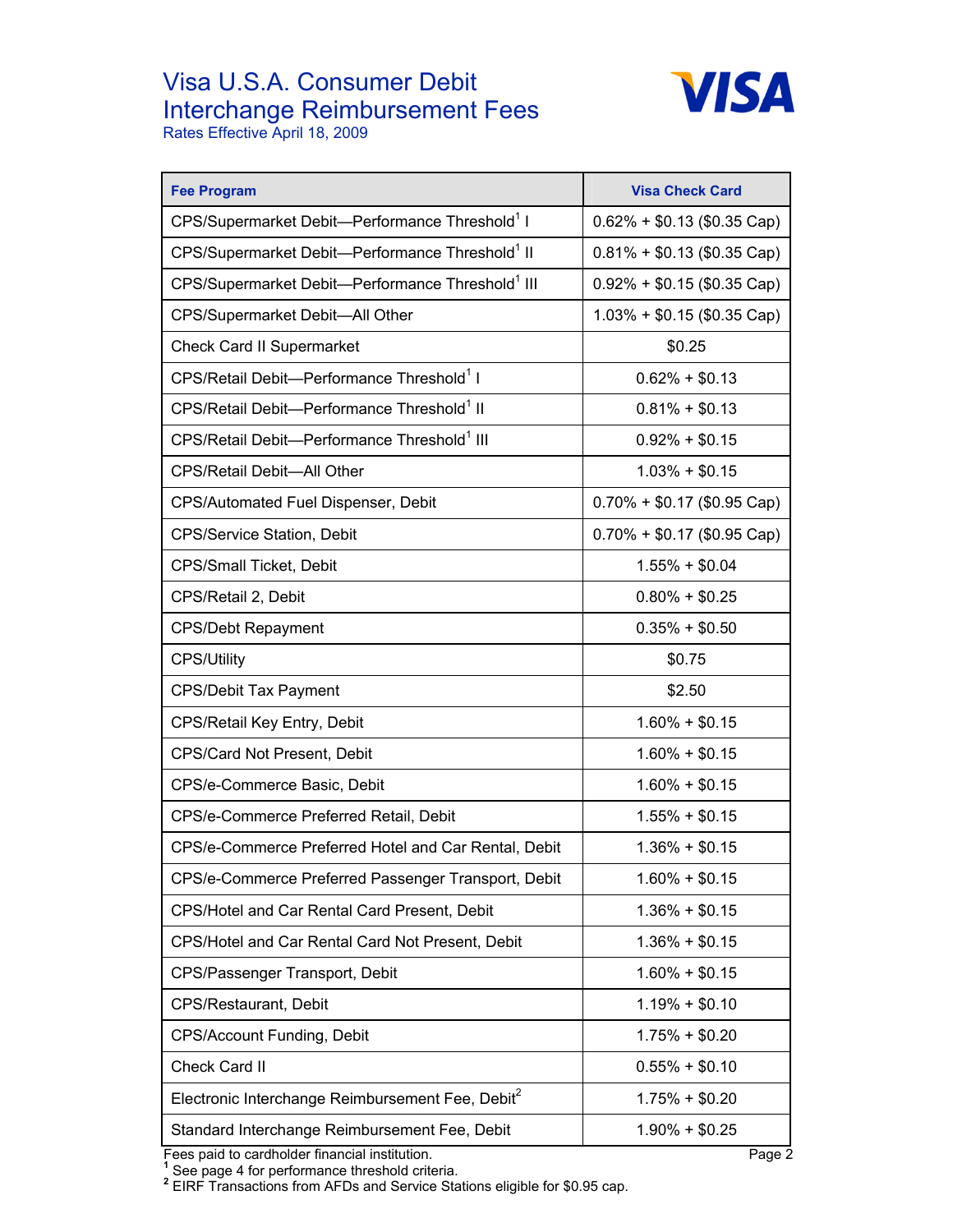## Visa U.S.A. Consumer Credit Interchange Reimbursement Fees



Rates Effective April 18, 2009

| <b>Fee Program</b>                                        | <b>Visa Signature</b><br><b>Preferred</b> | <b>Visa Signature</b>             | <b>Traditional</b><br><b>Rewards</b>  | <b>All Other</b><br><b>Products</b> |
|-----------------------------------------------------------|-------------------------------------------|-----------------------------------|---------------------------------------|-------------------------------------|
| <b>CPS/Supermarket Credit-Performance</b><br>Threshold* I |                                           |                                   |                                       | $1.15% + $0.05$                     |
| CPS/Supermarket Credit-Performance<br>Threshold* II       |                                           | CPS/Rewards 1<br>$1.65\% + $0.10$ | $1.20\% + $0.05$                      |                                     |
| CPS/Supermarket Credit-Performance<br>Threshold* III      |                                           |                                   | $1.22\% + $0.05$                      |                                     |
| CPS/Supermarket Credit-All Other                          | $2.10\% + $0.10$                          | CPS/Rewards 1<br>$1.65\% + $0.10$ |                                       | $1.24\% + $0.05$                    |
| CPS/Retail Credit-Performance Threshold* I                |                                           | $1.43\% + $0.10$                  |                                       |                                     |
| CPS/Retail Credit-Performance Threshold* II               |                                           | CPS/Rewards 1<br>$1.65\% + $0.10$ | $1.47\% + $0.10$                      |                                     |
| CPS/Retail Credit-Performance Threshold* III              |                                           |                                   |                                       | $1.51\% + $0.10$                    |
| CPS/Retail-All Other                                      |                                           |                                   | CPS/Rewards 1<br>$1.65\% + $0.10$     |                                     |
| <b>CPS/Small Ticket</b>                                   |                                           |                                   | $1.65\% + $0.04$                      |                                     |
| CPS/Retail 2                                              | $2.40\% + $0.10**$                        | $1.43% + $0.05$                   |                                       |                                     |
| <b>CPS/Automated Fuel Dispenser</b>                       | $1.15% + $0.25$                           |                                   |                                       |                                     |
| <b>CPS/Service Station</b>                                |                                           | $1.15% + $0.25$                   |                                       |                                     |
| <b>CPS/Utility</b>                                        |                                           | \$0.75                            |                                       |                                     |
| <b>CPS/Retail Key Entry</b>                               | $2.10\% + $0.10$                          |                                   |                                       | $1.80\% + $0.10$                    |
| <b>CPS/Card Not Present</b>                               | $2.40\% + $0.10$                          | CPS/Rewards 2<br>$1.95\% + $0.10$ |                                       | $1.80\% + $0.10$                    |
| CPS/e-Commerce Basic                                      | (except for B2B<br>which receives         |                                   |                                       | $1.80\% + $0.10$                    |
| CPS/e-Commerce Preferred Retail                           | $2.10\% + $0.10$                          | $1.80\% + $0.10$                  |                                       |                                     |
| CPS/e-Commerce Preferred Hotel and Car<br>Rental          |                                           |                                   |                                       | $1.54\% + $0.10$                    |
| CPS/e-Commerce Preferred Passenger<br>Transport           |                                           |                                   | CPS/<br>Rewards 2<br>$1.95\% + $0.10$ | $1.70\% + $0.10$                    |
| CPS/Hotel and Car Rental Card Present                     |                                           | <b>EIRF</b><br>$2.30\% + $0.10$   |                                       | $1.54\% + $0.10$                    |
| CPS/Hotel and Car Rental Card Not Present                 | $2.40\% + $0.10$                          |                                   |                                       | $1.54\% + $0.10$                    |
| <b>CPS/Passenger Transport</b>                            |                                           |                                   |                                       | $1.70\% + $0.10$                    |
| <b>CPS/Restaurant</b>                                     |                                           |                                   |                                       | $1.54\% + $0.10$                    |
| <b>CPS/Account Funding</b>                                |                                           |                                   | $2.14\% + $0.10$                      |                                     |
| Electronic Interchange Reimbursement Fee<br>(EIRF)        | $2.40\% + $0.10$                          | $2.30\% + $0.10$                  |                                       |                                     |
| Standard Interchange Reimbursement Fee                    | $2.95\% + $0.10$                          |                                   | $2.70\% + $0.10$                      |                                     |

Fees paid to cardholder financial institution. \* See page 4 for performance threshold criteria.

\*\* MCC 6300 eligible for B2B (2.10% + \$0.10).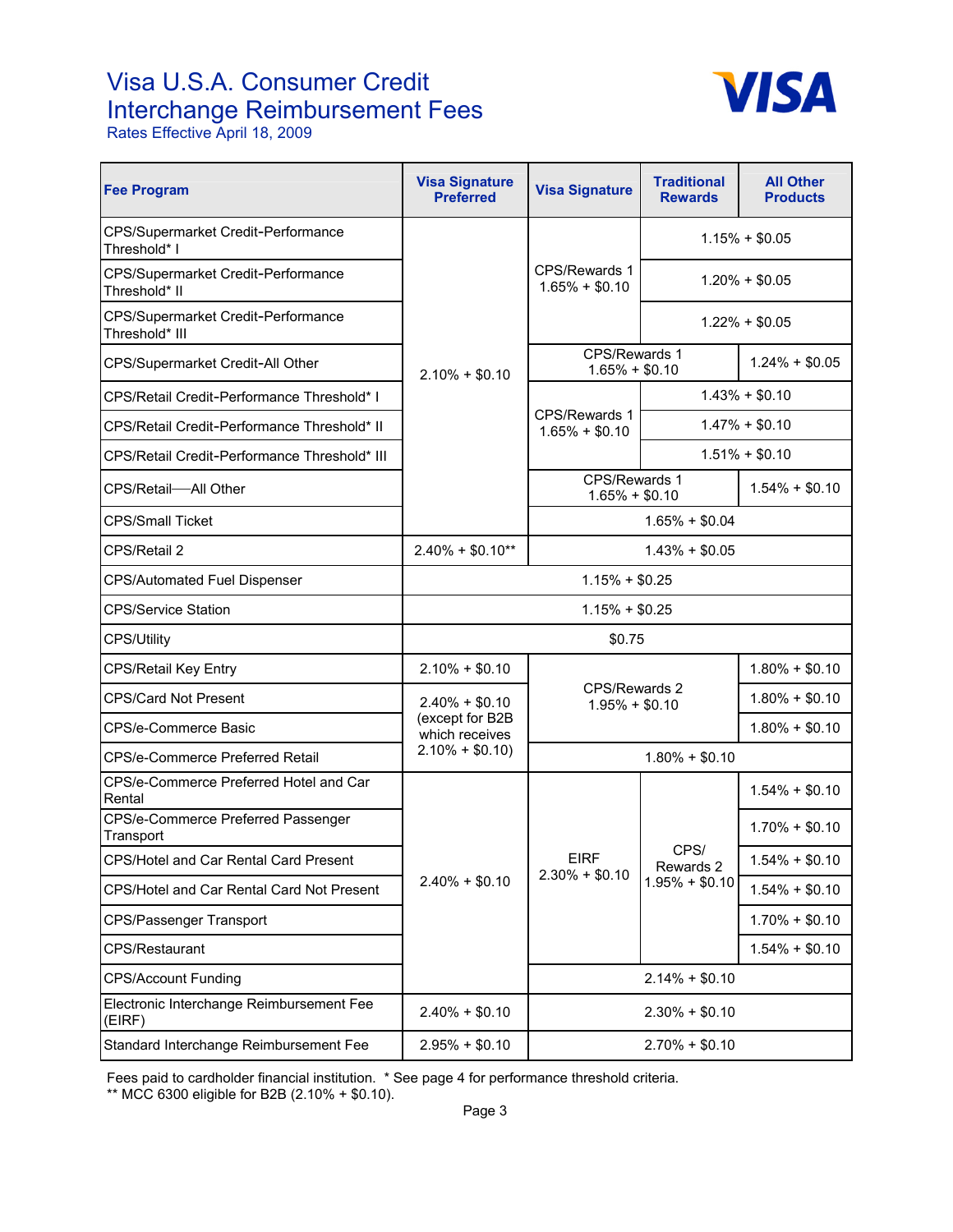### Visa U.S.A. Debit and Credit Performance Threshold Criteria For Retail and Supermarket Categories



Effective April 2009, based on 12 months of activity ending September 30, 2008

#### Visa Consumer Debit

| <b>Performance</b><br><b>Thresholds</b> | <b>Transaction</b><br><b>Minimum</b> | <b>Volume</b><br><b>Minimum</b> | <b>Maximum</b><br><b>Chargeback</b><br>Ratio <sup>1</sup> | <b>Maximum</b><br><b>Fraud Ratio<sup>1</sup></b> | <b>Uniform</b><br><b>Acceptance</b> | <b>PCI</b><br><b>Compliance</b> |
|-----------------------------------------|--------------------------------------|---------------------------------|-----------------------------------------------------------|--------------------------------------------------|-------------------------------------|---------------------------------|
| Threshold I                             | 46.5 million                         | \$3.0 billion                   |                                                           |                                                  |                                     |                                 |
| Threshold II                            | 27 million                           | \$1.5 billion                   | 0.020%                                                    | 0.040%                                           |                                     |                                 |
| Threshold III                           | 7.4 million                          | \$430 million                   |                                                           |                                                  |                                     |                                 |

#### Visa Consumer Credit

| <b>Performance</b><br><b>Thresholds</b> | <b>Transaction</b><br><b>Minimum</b> | <b>Volume</b><br><b>Minimum</b> | <b>Maximum</b><br><b>Chargeback</b><br>Ratio <sup>1</sup> | <b>Maximum</b><br><b>Fraud Ratio<sup>1</sup></b> | <b>Uniform</b><br><b>Acceptance</b> | <b>PCI</b><br><b>Compliance</b> |
|-----------------------------------------|--------------------------------------|---------------------------------|-----------------------------------------------------------|--------------------------------------------------|-------------------------------------|---------------------------------|
| Threshold I                             | 46.5 million                         | \$3.0 billion                   |                                                           |                                                  |                                     |                                 |
| Threshold II                            | 27 million                           | \$1.5 billion                   | 0.040%                                                    | 0.070%                                           |                                     |                                 |
| Threshold III                           | 7.4 million                          | \$430 million                   |                                                           |                                                  |                                     |                                 |

1. Chargeback and fraud ratios are calculated as a percentage of a merchant's gross transaction count

*Please reference the Visa U.S.A. Operating Regulations for complete detail on performance threshold criteria.*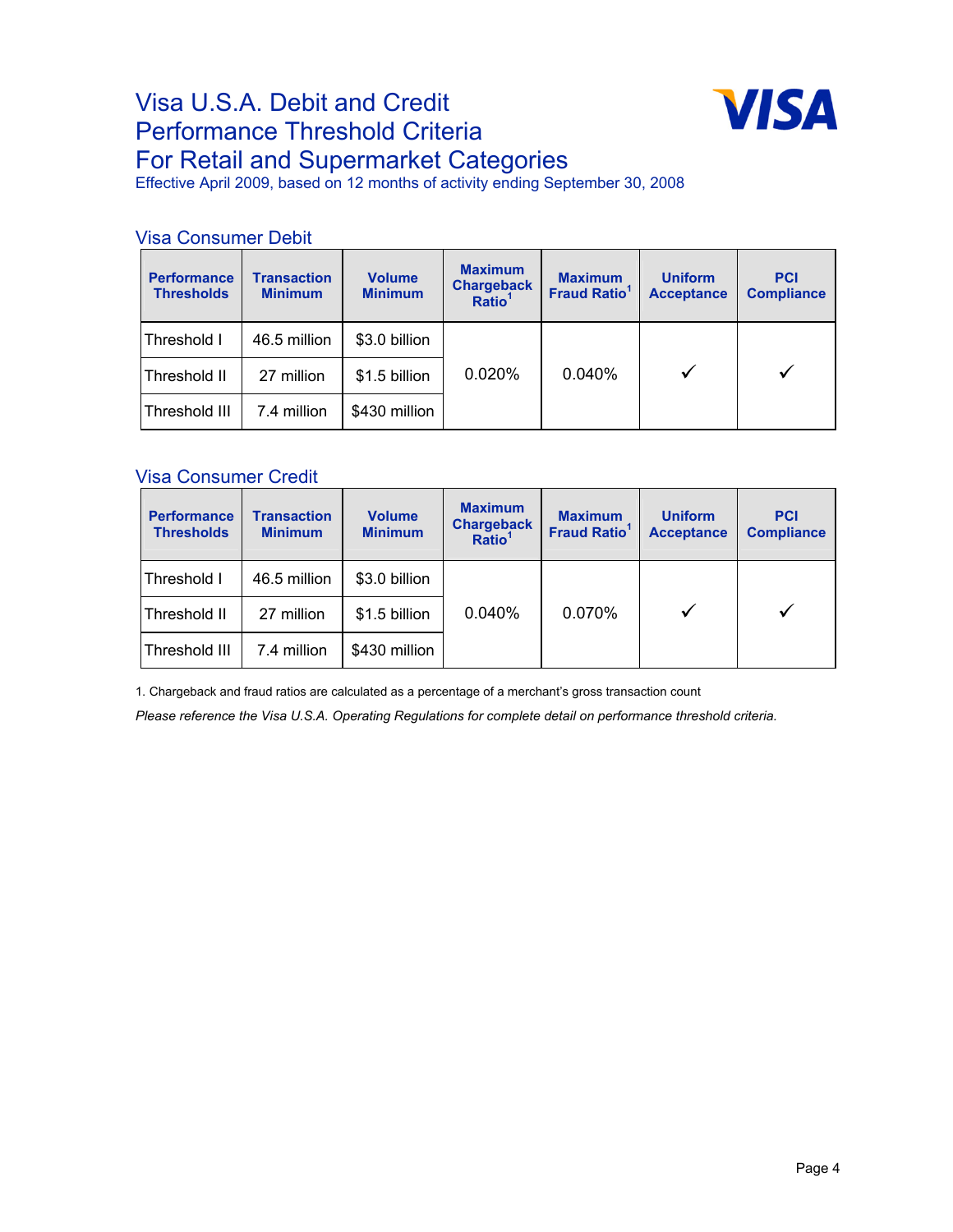## Visa U.S.A. Commercial Interchange Reimbursement Fees



Rates Effective April 18, 2009

| <b>Fee Program</b>                                     | <b>Purchasing</b> | <b>Business</b>  | <b>Corporate T&amp;E</b> |
|--------------------------------------------------------|-------------------|------------------|--------------------------|
| Commercial Level III                                   | $1.80\% + $0.10$  | na               | na                       |
| Commercial Level II                                    | $2.05\% + $0.10$  | $2.05\% + $0.10$ | $2.05\% + $0.10$         |
| <b>Commercial Business-to-Business</b>                 | $2.10\% + $0.10$  | $2.10\% + $0.10$ | $2.10\% + $0.10$         |
| <b>Commercial Retail</b>                               | $2.30\% + $0.10$  | $2.20\% + $0.10$ | $2.10\% + $0.10$         |
| <b>Commercial Card Not Present</b>                     | $2.55\% + $0.10$  | $2.25\% + $0.10$ | $2.20\% + $0.10$         |
| Commercial Electronic Interchange<br>Reimbursement Fee | $2.65\% + $0.10$  | $2.40\% + $0.10$ | $2.25\% + $0.10$         |
| Commercial Standard Interchange<br>Reimbursement Fee   | $2.95\% + $0.10$  | $2.95\% + $0.10$ | $2.95\% + $0.10$         |
| Utility Program                                        | na                | \$1.50           | na                       |
| Government-to-Government (G2G)                         | $1.65\% + $0.10$  | na               | na                       |
| <b>GSA Large Ticket</b>                                | $1.20\% + $39.00$ | na               | na                       |
| Visa Purchasing Large Ticket                           | $0.95\% + $35.00$ | na               | na                       |

Fees paid to cardholder financial institution.